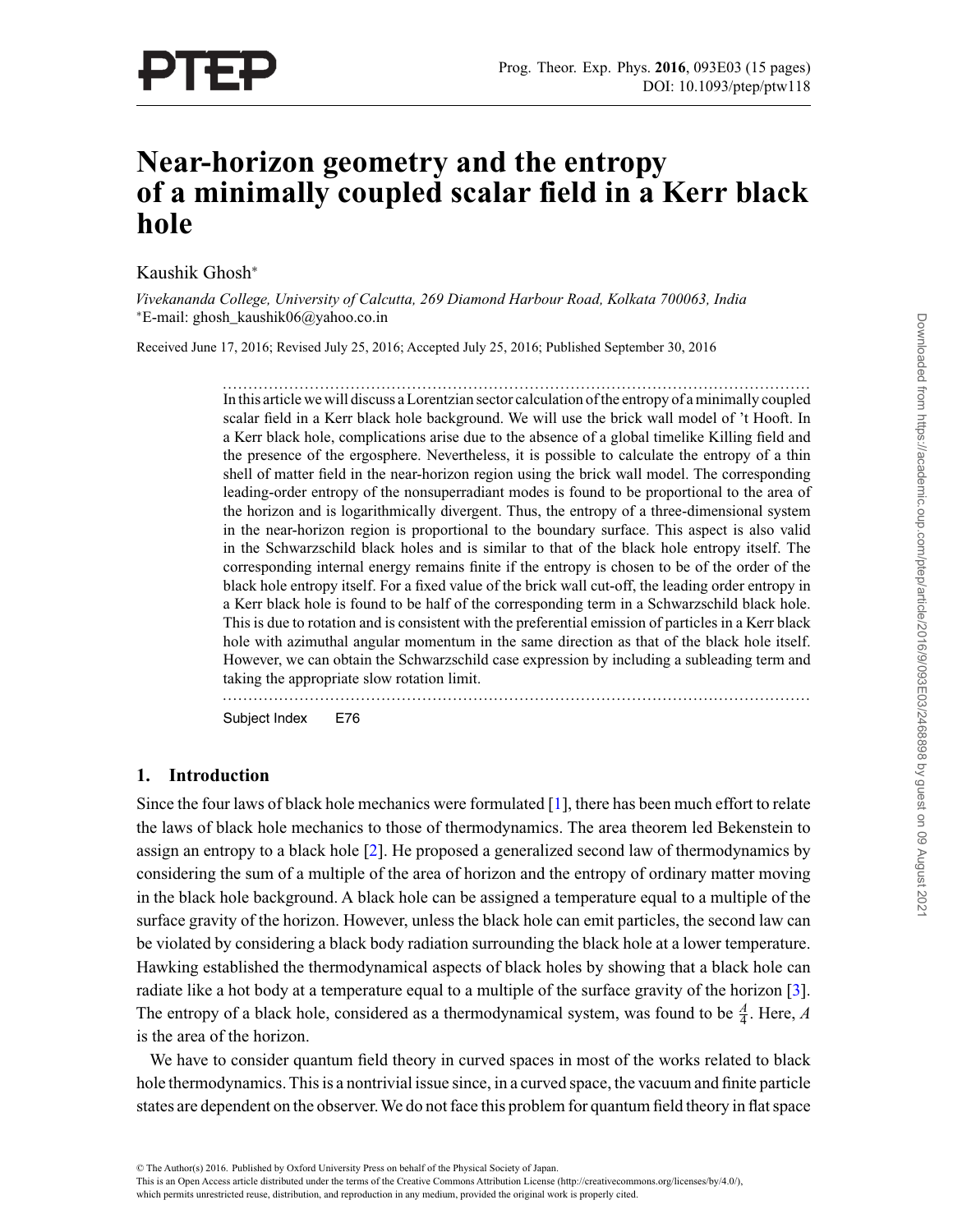due to Poincaré invariance. However, even in flat space, a uniformly accelerated observer detects a thermal spectrum when the field is in the Minkowski vacuum  $[4,5]$ . The temperature is dependent on the proper acceleration of the observer. A corresponding situation arises in a Schwarzschild black hole for a static observer outside the event horizon. The temperature is the same as that of the black hole if the static observer is at a large distance from the horizon. The corresponding vacuum is the Hartle–Hawking vacuum [6]. G. 't Hooft proposed a model to calculate the entropy of a scalar field in a Schwarzschild black hole in thermal equilibrium with the black hole [7]. He used the Wentzel– Kramers–Brillouin (WKB) approximation to count the states. We can define a thermal equilibrium between a black hole and a black body radiation surrounding the black hole at the same temperature as that of the black hole. The amount of radiation absorbed and emitted by the black hole is the same. This is an unstable equilibrium due to the negative specific heat of the black hole, which is characteristic of self-gravitating systems [8]. This is discussed for a few systems in Ref. [3]. A small perturbation in the background can give rise to a runaway situation. Divergences appear when we try to calculate the entropy of the scalar field [7]. This is associated with the continuous energy spectrum and unboundedness of the angular quantum numbers of the scalar wave equation. To regulate the divergence, 't Hooft proposed a boundary condition on the scalar field near the horizon. He assumed the scalar field to be vanishing at a small distance away from the horizon. This radial parameter is known as the brick wall cut-off parameter. This boundary condition is a good model since in thermodynamic equilibrium there is no net interchange of particles between the black hole and the surrounding matter. The boundary condition is similar to a perfectly reflecting mirror. An observer associated with the horizon detects no particle [6] and the brick wall boundary condition is reasonable in this respect. We can easily construct solutions of the scalar wave equation that vanish at the brick wall [9]. These are similar to the solutions having zero Cauchy data on the horizon and are considered in Hawking radiation. This will be discussed for the massless field in Sect. 2.

The brick wall boundary condition was also discussed in detail by 't Hooft [7]. The WKB quantization rule together with the brick wall boundary condition introduce the brick wall cut-off parameter as a regularizing parameter on the otherwise continuous energy spectrum of the scalar field wave equation. This is an advantage of the brick wall model where a mathematical cut-off can be directly expressed in terms of a physically relevant parameter. The expression of entropy obtained by 't Hooft is linearly divergent in the brick wall cut-off parameter. However, the metric component *grr* has a simple pole at the horizon. The WKB quantization rule indicates that the divergence is expected to be logarithmic. In a Schwarzschild black hole, we can also use the blueshift factor together with the form of the proper distance in the near-horizon region to understand this logarithmic divergence. This is also evident from the nature of the solutions in the near-horizon region and will be discussed in the later sections. A logarithmically divergent expression for the scalar field entropy in the Bañados–Teitelboim–Zanelli black hole is obtained in [10] using a different method. Similar behavior is obtained in the optical metric approach [11].

In a series of recently published articles  $[12-14]$ , we have shown that an improved counting of the scalar field states leads to a logarithmically divergent expression for the scalar field entropy. We have found that the WKB approximation is particularly suitable for the scalar field solutions that are stationary in the near-horizon region, and again at a large distance away from the horizon. This approximately corresponds to a thin shell of scalar field confined in the near-horizon region due to the large width of the intermediate potential barrier [15]. We will find that the thickness of the thin shell takes care of the unbounded nature of the allowed angular quantum numbers. The divergences can be removed by considering the stress tensor, which is well behaved when the field is in a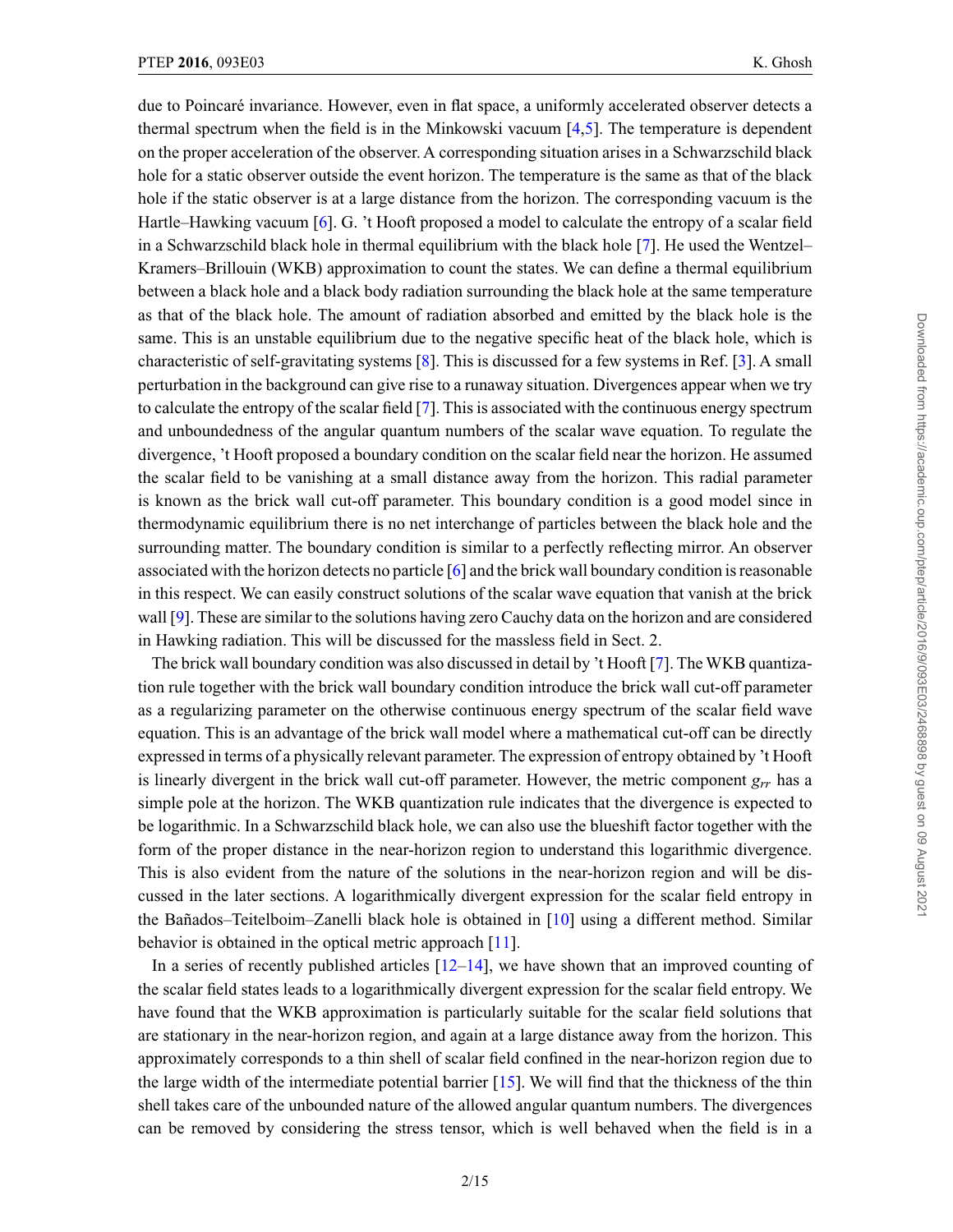Hartle–Hawking vacuum [16]. 't Hooft removed the divergence by equating the scalar field entropy to the black hole entropy. When we do so, the internal energy is found to be finite and the brick wall is almost coincident with the horizon [12]. This is unlike the case in [7], where the brick wall cut-off is of the order of the Planck length. The most interesting point to note is that the entropy of the thin shell does not contain a term proportional to the volume. Instead, we have the leadingorder term proportional to the area of the horizon. Another interesting aspect of our work is that the proper distance thickness of the thin shell together with the brick wall cut-off parameter behave like a scale parameter similar to the Plack length in the gravitational entropy. Thus, the degrees of freedom of a three-dimensional thin shell are related to the boundary surface area. This is similar to the gravitational entropy of the black hole itself.

A few authors have used the brick wall model of 't Hooft to calculate the scalar field entropy for various purposes; the relevant references will be given in Sect. 3. A more complete set of references can be found in  $[12,17]$ . The present article is also significant in this respect. The scalar field entropy can be calculated from the Euclidean sector of the black hole  $[6,17-22]$ . One again considers the near-horizon region with boundary conditions similar to those considered by us. The scalar field entropy is again proportional to the horizon surface area. However, the scalar field entropy contains an undetermined parameter. This parameter can be fixed by comparing with the Lorentzian sector expression. Thus the logarithmically divergent expression of the Lorentzian sector entropy makes the Euclidean sector expressions only logarithmically divergent compared to the quadratically and quartically divergent expressions obtained earlier. These discussions are given in detail in [12].

In the present article we will consider the entropy of a minimally coupled scalar field in a Kerr black hole. We will consider again a thin shell of scalar field confined in the near horizon region. We are considering scalar field modes that are stationary in the near-horizon region and again at a far distance from the horizon. The amplitude at asymptotic infinity is negligible. A Kerr black hole is stationary and only axisymmetric. There does not exist a global timelike Killing vector field. The metric component *grr* has a simple pole at the outer horizon. Thus the brick wall model is expected to give a logarithmically divergent expression. This appears to be true, and the scalar field entropy is again proportional to the surface area of the horizon. The time translation generator  $(\frac{\partial}{\partial \theta})$  $\frac{\partial}{\partial t}$ <sup>a</sup> is a Killing field, but unlike the Schwarzschild case it is not globally timelike. This Killing field becomes spacelike within the ergosphere, which is lying in the near-horizon region surrounding the black hole. The other Killing field  $(\frac{\partial}{\partial \phi})^a$  is spacelike everywhere. Here, we have used the notation of Wald [8]. Since we are considering an observer at a large distance from the horizon, we can use the Killing field  $(\frac{\partial}{\partial \theta})$  $\frac{\partial}{\partial t}$ <sup>a</sup> to define energy with respect to that observer. The solutions are taken to be stationary with respect to  $t$ ,  $\phi$ . In a Kerr black hole we have two sectors of solutions. The first sector contains the superradiant modes [23,24] and the second sector consists of the ordinary solutions. The argument in the exponential of the partition function becomes negative for a superradiant mode [3]. The superradiant modes give stimulated radiation. Their contribution to the thermal radiation and hence to the corresponding entropy is not very significant. The contribution of the ordinary modes is similar to the Schwarzschild black hole. The corresponding leading-order entropy is proportional to the area of the event horizon and is logarithmically divergent in the brick wall cut-off parameter. Although the Killing vector  $\left(\frac{\partial}{\partial x}\right)$  $\frac{\partial}{\partial t}$ <sup>a</sup> is not timelike inside the ergosphere, the ergosphere vanishes at the polar axis. The Killing vector  $(\frac{\partial}{\partial \theta})$  $\frac{\partial}{\partial t}$ <sup>2</sup> remains timelike along the polar axis and is null on the horizon at  $\theta = 0, \pi$ . Thus we can consider a timelike geodesic starting at a suitable position at a large distance away from the horizon and intersecting the horizon at  $\theta = 0$  or  $\pi$  without ever entering the ergosphere. We can now apply the blueshift argument to understand the logarithmic divergence.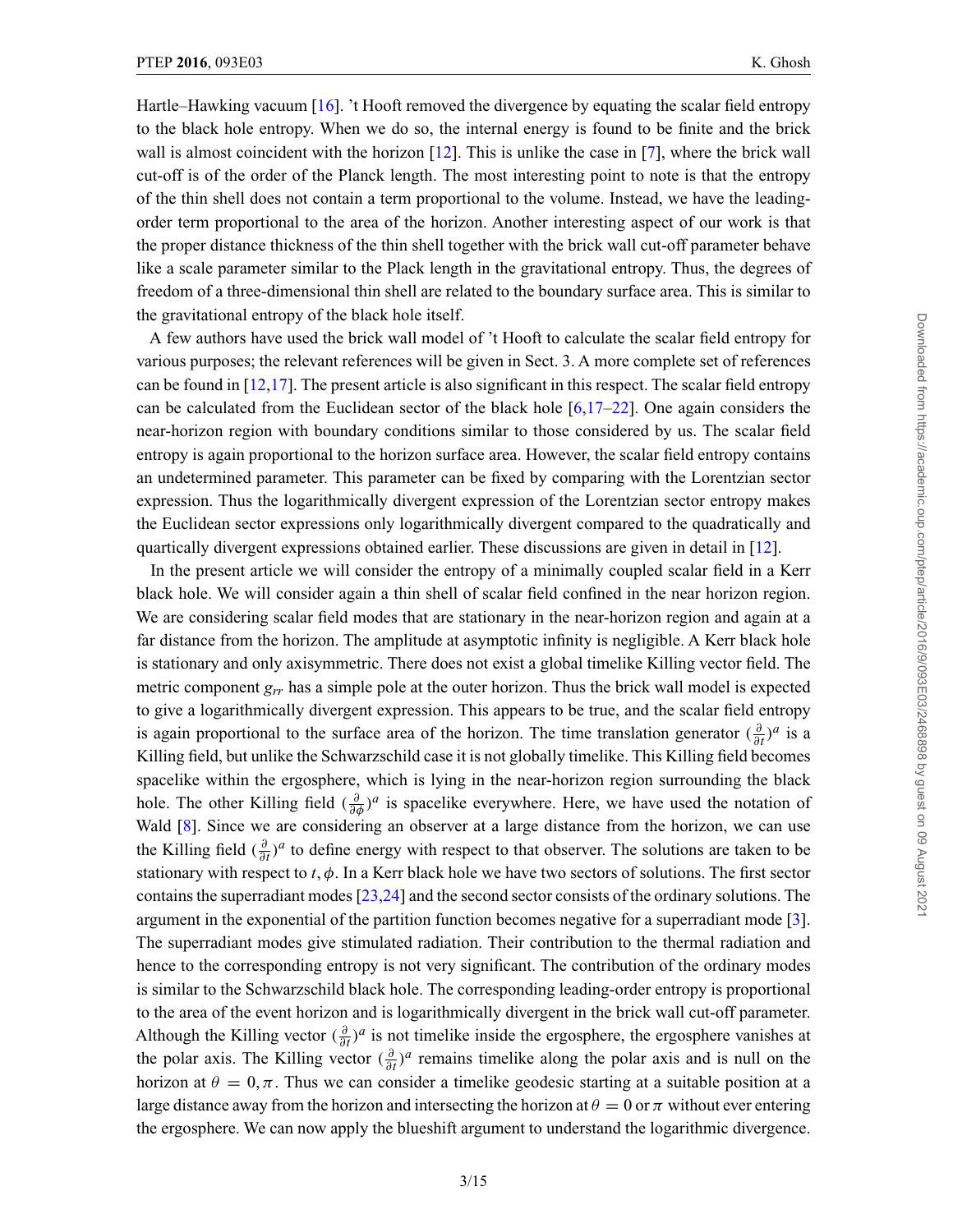There is an important but expected difference between the scalar field entropies in the Kerr black holes and the Schwarzschild black holes. For a fixed value of the brick wall cut-off, the leading-order entropy of a thin shell of scalar field confined in the near-horizon region in a Kerr black hole is half of the corresponding expression for the Schwarzschild case. This is expected due the preferential emission of particles in the Kerr black holes with azimuthal angular momentum in the same direction as that of the black hole itself. The thin shell in thermal equilibrium preferentially contains particles with azimuthal angular momentum in the same direction as that of the black hole. This is consistent with the frame dragging effect in the near-horizon region. However, we can obtain the Schwarzschild case expression by including a subleading term and taking the appropriate slow rotation limit. This is discussed in detail in Sect. 2. Another important point to note is that the proper radial thickness of the thin shell is dependent on the polar angle, although the radial coordinate thickness and the entropy is independent of the polar angle. We will discuss these issues in Sect. 2.

The Lorentzian sector calculation of the scalar field entropy in the Kerr black holes is more significant since the corresponding Euclidean sector literature is not well formulated [20,21]. The expressions obtained in this article are significant in the context of entanglement entropy and the holographic principles. We will discuss these aspects and the significance of the results obtained in this article in Sect. 3.

#### **2. Entropy of a thin shell of scalar field in the Kerr black holes**

In this section we will calculate the entropy of a minimally coupled scalar field in a Kerr black hole. We will discuss the case of a massless field, but the results can easily be extended for the massive case [14]. We will follow the method discussed in [12,13] and consider a thin shell of scalar field surrounding the horizon.

The spacetime metric of a Kerr black hole is given by the following expression:

$$
ds^{2} = -\frac{\Delta}{\rho^{2}}[dt - a(\sin^{2}\theta)d\phi]^{2} + \frac{\sin^{2}\theta}{\rho^{2}}[(r^{2} + a^{2})d\phi - a dt]^{2} + \frac{\rho^{2}}{\Delta}dr^{2} + \rho^{2}d\theta^{2},
$$
 (1)

where

$$
\rho^2 = r^2 + a^2 \cos^2 \theta, \quad \Delta = r^2 - 2Mr + a^2. \tag{2}
$$

Here, *M* is the mass and *a* is the angular momentum per unit mass of the black hole.

The mass and angular momentum are defined with respect to an asymptotic observer. The position of the horizons are given by the zeros of  $\Delta$ . There are two horizons, which are given by the following expressions:

$$
r_{\pm} = M \pm \sqrt{M^2 - a^2}.\tag{3}
$$

The event horizon is at  $r = r_+$ .

It is obvious from the line element that the metric is not static but is only stationary and axisymmetric. There are two Killing vectors:  $\left(\frac{\partial}{\partial \theta}\right)^2$  $\frac{\partial}{\partial t}$ <sup>2</sup> and  $(\frac{\partial}{\partial \phi})^a$ . In terms of the metric in Eq. (1), they can be expressed as  $\xi_t = (1, 0, 0, 0)$  and  $\xi_{\phi} = (0, 0, 0, 1)$ , respectively. The Killing field  $(\frac{\partial}{\partial \phi})$  $\frac{\partial}{\partial t}$ <sup>a</sup> is timelike for large values of *r* but becomes spacelike within the ergosphere, whose position is given by  $r_+ \le r \le M + \sqrt{(M^2 - a^2 \cos^2 \theta)}$  and is situated in the near-horizon region. This indicates that we can expand the solutions of the scalar field wave equation in terms of the eigenfunctions of the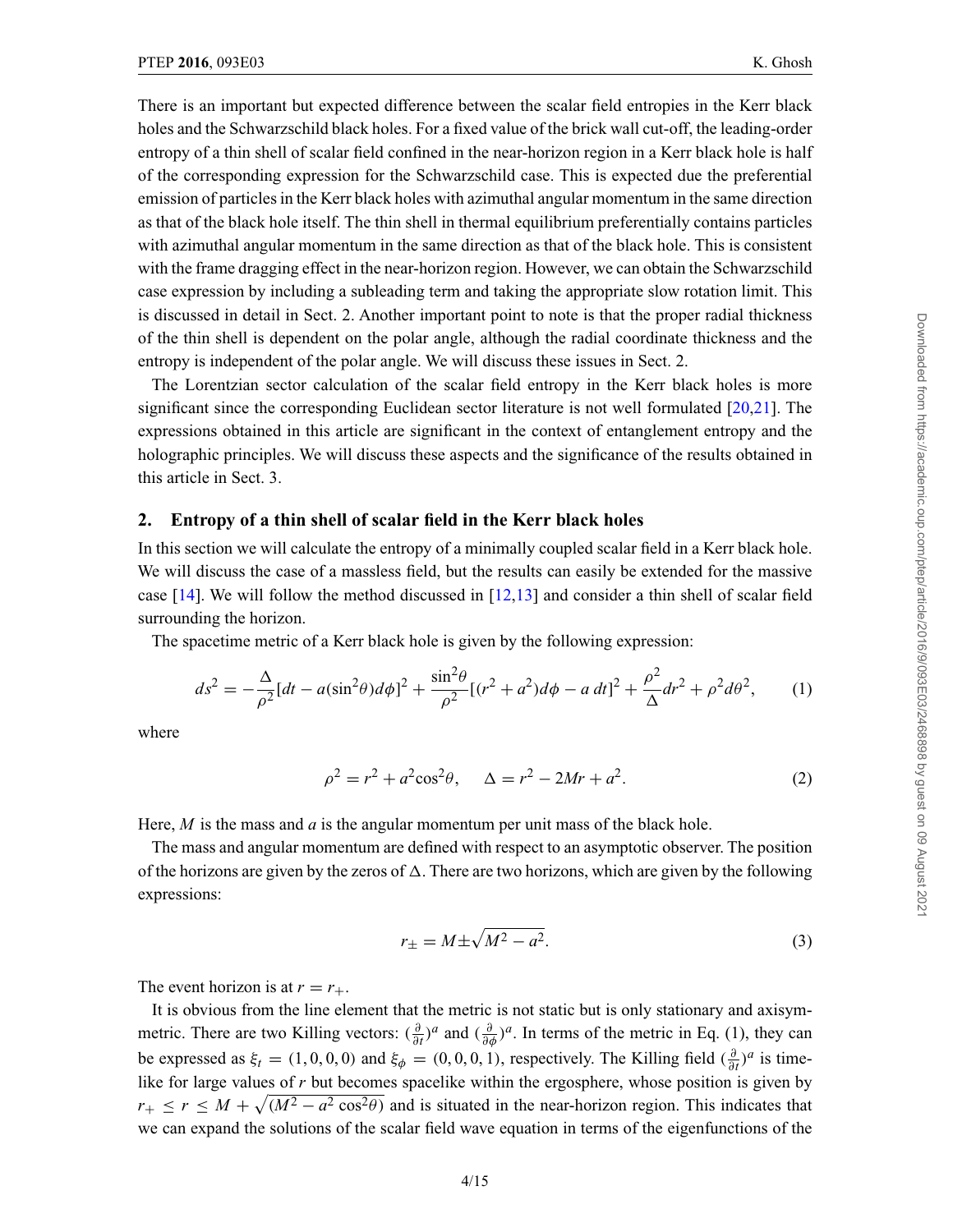Killing vector fields. The eigenvalues of the Killing field  $(\frac{\partial}{\partial \theta})$  $\frac{\partial}{\partial t}$ <sup>a</sup> can be interpreted as energy at a distance far away from the horizon.

The wave equation of a minimally coupled massless scalar field in a curved space is given by the following expression:

$$
(-g)^{-\frac{1}{2}}\partial_{\mu} [(-g)^{\frac{1}{2}}g^{\mu\nu}\partial_{\nu}\psi] = 0.
$$
 (4)

The wave equation is separable. As discussed above, we can take the basis function to be of the following form [15]:

$$
f(l,m,p|x) = N(p)(r^2 + a^2)^{-1/2} R_{lm}(p,a|r) S_{lm}(aE|\cos\theta) e^{im\phi} e^{-iEt}.
$$
 (5)

Here, *N*(*p*) is a normalization constant,  $p = E - m\Omega_H$ , and  $\Omega_H = \frac{a}{r_+^2}$ .  $\frac{a}{r^2+a^2}$  is the angular velocity of the event horizon. *E* is the energy measured by the asymptotic observer. *Slm* is a spheroidal harmonic satisfying the following equation:

$$
\left[\frac{d}{d\xi}(1-\xi^2)\frac{d}{d\xi} - \frac{m^2}{1-\xi^2} + 2maE - (aE)^2(1-\xi^2) + \eta_{lm}(aE)\right]S_{lm}(aE|\xi) = 0.
$$
 (6)

The solutions can be expressed in terms of the oblate spheroidal harmonics [25] provided we set:

$$
\eta_{lm}(aE) = (aE)^2 - 2maE + \lambda_{lm}(aE). \tag{7}
$$

Here,  $l = 0, 1, 2, \ldots$  and  $m = -l, -l+1, \ldots, l-1, l$ . The eigenvalues  $\lambda_{lm}(aE)$  depend in a nontrivial way on *l*, *m*, and *aE*, and are given by the following expression:

$$
\lambda_{lm}(aE) = \sum_{k=0}^{\infty} (-1)^k n_{2k} (aE)^{2k}.
$$
 (8)

Here, the sum is over  $k = 0, 1, 2, \ldots$  In the following, we will only need the leading-order terms in *l*. These are given by

$$
n_0 = l(l+1); \quad n_2 = \frac{1}{2} \Big[ 1 - \frac{(2m-1)(2m+1)}{(2l-1)(2l+3)} \Big]. \tag{9}
$$

The radial equation for  $R_{lm}(p, a|r)$  is given by:

$$
\left[\frac{d^2}{dr^{*2}} - V_{lm}(E, a|r)\right] R_{lm}(p, a|r) = 0.
$$
 (10)

In the following, we will be considering the near-horizon region of a macroscopic black hole and scalar waves with high values of *l*. In this limit, the function  $V_{lm}$  is given by the following expression:

$$
V_{lm}(E, a|r) = -(E - m\frac{a}{r^2 + a^2})^2 + \eta_{lm}(aE)\frac{\Delta}{(r^2 + a^2)^2}.
$$
 (11)

One can look at [12,15] for the details. Here, *r* ∗ is the Regge–Wheeler tortoise coordinates in the equatorial plane and is given by the following expression:

$$
r^* = r + \frac{2M}{r_+ - r_-} \left( r_+ \ln \left\{ \frac{r - r_+}{r_+} \right\} - r_- \ln \left\{ \frac{r - r_-}{r_-} \right\} \right).
$$
 (12)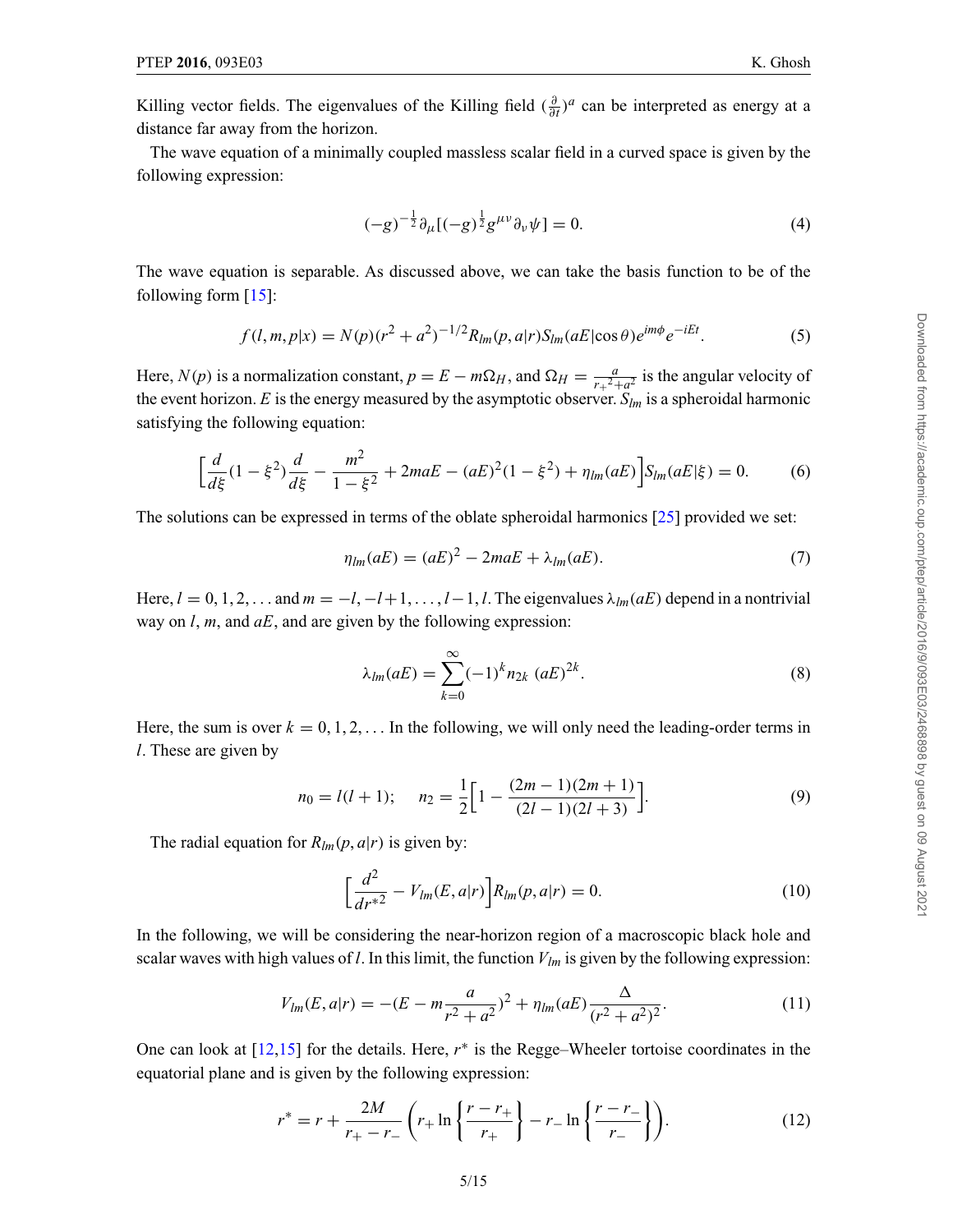The functions  $V_{lm}$  take the values  $-(E - m\Omega_H)^2$  in the limit  $r \to r_+$  and  $-E^2$  in the limit  $r \to \infty$ . This acts as a potential barrier in the intermediate region. We find that we can construct solutions of the form  $sin[pr^* - \delta(p)]$  with

$$
p = E - m\Omega_H. \tag{13}
$$

These solutions can be made to vanish at the brick wall in the near-horizon region with an appropriate choice of  $\delta(p)$ .

Without any boundary conditions, *E* has a continuous spectrum starting from zero and *l* takes all positive integral values starting from zero. This leads to divergences when we try to evaluate the free energy and the entropy. As mentioned in Sect. 1, when the scalar field is in thermal equilibrium with the black hole we can use the brick wall model condition to evaluate the scalar field entropy. In the near-horizon region, the radial wave function takes the following form:

$$
R_{lm}(p,a|r) \sim \exp\left[i\int k(r)dr\right] = \exp\left[i\int K(r^*)dr^*\right].
$$
 (14)

Here, the *r*-dependent radial wave vector is given by the following expression:

$$
k(r) = \left(\frac{r^2 + a^2}{\Delta}\right) \left\{ \left(E - m \frac{a}{r^2 + a^2}\right)^2 - \eta_{lm}(aE) \frac{\Delta}{(r^2 + a^2)^2} \right\}^{\frac{1}{2}}.
$$
 (15)

This indicates that we can use the WKB approximation to the wave equation. We found earlier [12,13] that in spherical polar coordinates the WKB approximation is suitable for a thin shell of scalar field. Since the near-horizon region gives us interesting physics, we proceed to evaluate the entropy of a thin shell of scalar field confined in the near-horizon region. We impose the brick wall boundary condition:

$$
\psi = 0, \quad \text{for} \quad r \le r_+ + h. \tag{16}
$$

Thus, we can consider the scalar field to be confined in a half-infinite potential well in the nearhorizon region. To implement the thin shell boundary condition, we consider solutions that vanish at the brick wall and are stationary up to a certain value *d* of the radial coordinate. We then apply the WKB quantization rule. The brick wall boundary condition can be implemented by using a linear combination of  $R_{lm}$  and its complex conjugate. We have the following condition:

$$
h \ll d \ll r_+.\tag{17}
$$

We note that we can replace the brick wall boundary condition by a finite value. We can consider a steeply but smoothly rising potential in place of the brick wall. The WKB quantization rule obtained from the smooth matching condition will reproduce the same expressions for the thermal variables considered below. We keep the brick wall boundary condition because there exist solutions that vanish at the horizon [9], and due to the reasons mentioned in the introduction. In the above, *h*, *d* are coordinate variables and we will replace them by the corresponding proper distances. We have to be careful since the proper radial distance depends on the polar angle  $\theta$ . The corresponding solutions are again stationary at a large value of the radial coordinate. Details of the WKB approximation for the Schwarzschild black hole are discussed in [12].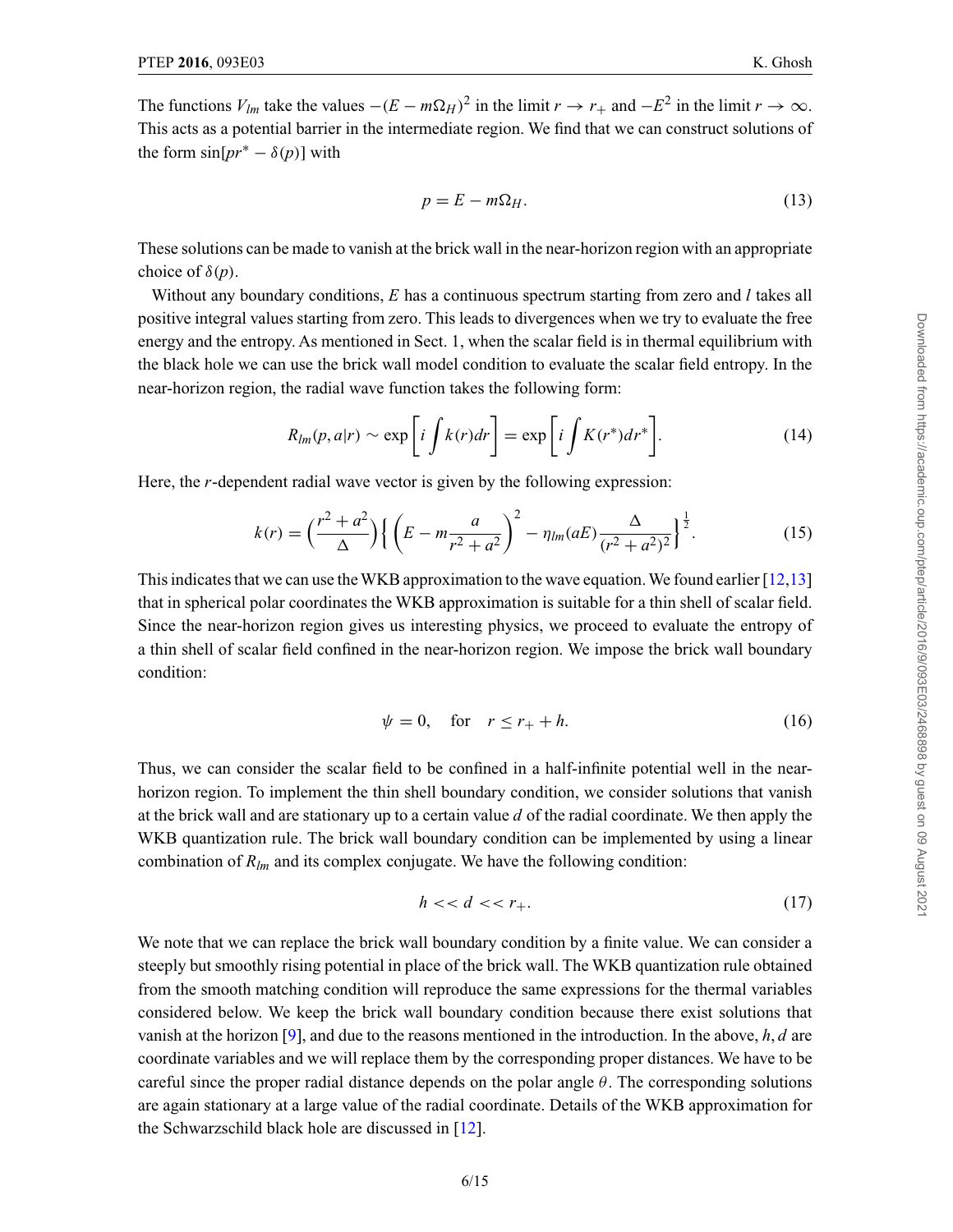$$
\pi n_d = \int_{r_+ + h}^{r_+ + d} dr \, k(r, l, E). \tag{18}
$$

To evaluate  $n_d$ , we have to ensure that the wave number is real throughout the range of the radial integral for each value of *E*, *l*, *m* present in its argument. This imposes constraints on the allowed values of *l*. In the Schwarzschild case *k*(*r*) is independent of the azimuthal quantum number *m* and we have the following expression for  $k(r)$ :

$$
k_{\text{SCH}}(r) = \frac{1}{V(r)} \sqrt{E^2 - \frac{V(r)}{r^2} l(l+1)} \, ; \quad K_{\text{SCH}}(r^*) = \sqrt{E^2 - \frac{V(r)}{r^2} l(l+1)} . \tag{19}
$$

Here,  $V(r)$  is the metric function of the Schwarzschild black hole. The reality of  $k(r)$  gives the following upper limit on the allowed values of *l* [12,13]:

$$
L(L+1) = \frac{E^2(2M+d+h)^3}{d+h} \approx \frac{8E^2M^3}{d}.
$$
 (20)

In the present case, we have the following expression of  $k(r)$  in the near-horizon region:

$$
k(r) = \left(\frac{r^2 + a^2}{\Delta}\right) \left\{p^2 - \eta_{lm}(aE)\frac{\Delta}{(r^2 + a^2)^2}\right\}^{\frac{1}{2}}.
$$
 (21)

Here, *p* is given by Eq. (13). The *r*-dependent term in the second parentheses is zero at the horizon and is a monotonically increasing function of *r* near the horizon. Thus, we determine the maximum allowed value of *l* by making  $k(r) = 0$  at  $r = d$  for a fixed p. This ensures that  $k(r)$  remains real in the intermediate region  $(r_{+} + h) \le r \le (r_{+} + d)$  for all *l* less than the maximum value of *l* with a given *p*. The actual solutions, vanishing at the brick wall, are sinusoidal functions of*r* ∗ obtained from a linear combination of *Rlm* and its complex conjugate, with *E* determined from Eqs. (15) and (18).

In general it is difficult to determine the allowed values of  $l$  for a given  $p$ . We will use a few approximations which are appropriate for the WKB approximation in the near-horizon region. Since the WKB approximation holds for high values of the quantum numbers, we can consider leadingorder terms in *l*, *m*. It is obvious that very near the horizon,  $\Delta \approx 0$ . In this case we can neglect the *r*-dependent term in Eq. (21) and the allowed values of *l* become free. It can be found easily that with a finite value of *E*, we can neglect terms with  $k > 2$  in Eq. (8) [25]. On the other hand, high values of *E* are exponentially suppressed when we evaluate the partition function. We will consider the maximum possible value of  $\eta_{lm}(aE)$  for a given large value of *l*, and this leads us to take  $n_2 = 0$ in Eq. (8). We now have the following expression for  $k(r)$ :

$$
k(r) = \left(\frac{r_+^2 + a^2}{\Delta(r)}\right) \left[p^2 - \frac{\Delta(r)\Omega_H^2}{a^2} \left\{l(l+1) - 2ma(p + m\Omega_H) + a^2(p + m\Omega_H)^2\right\}\right]^{\frac{1}{2}}.
$$
 (22)

Here we have taken  $\Omega(r) = \Omega_H$ . We want to consider the maximum value of the second term in the third parentheses with a given value of *p* for  $(r_{+} + h) \le r \le (r_{+} + d)$ . As mentioned above, the *r*-dependent term is maximum at  $(r_{+} + d)$ . Since  $a\Omega_H < \frac{1}{2}$  $\frac{1}{2}$  for a non-extreme black hole, it is appropriate to take  $m = -l$  in the above expression and keep p fixed by choosing an appropriate E. However, we will consider the leading-order terms in *l* and we have the following constraint on the allowed values of *l*:

$$
L^2 \le \frac{a^2 p^2}{\alpha \Delta(d) \Omega_H^2},\tag{23}
$$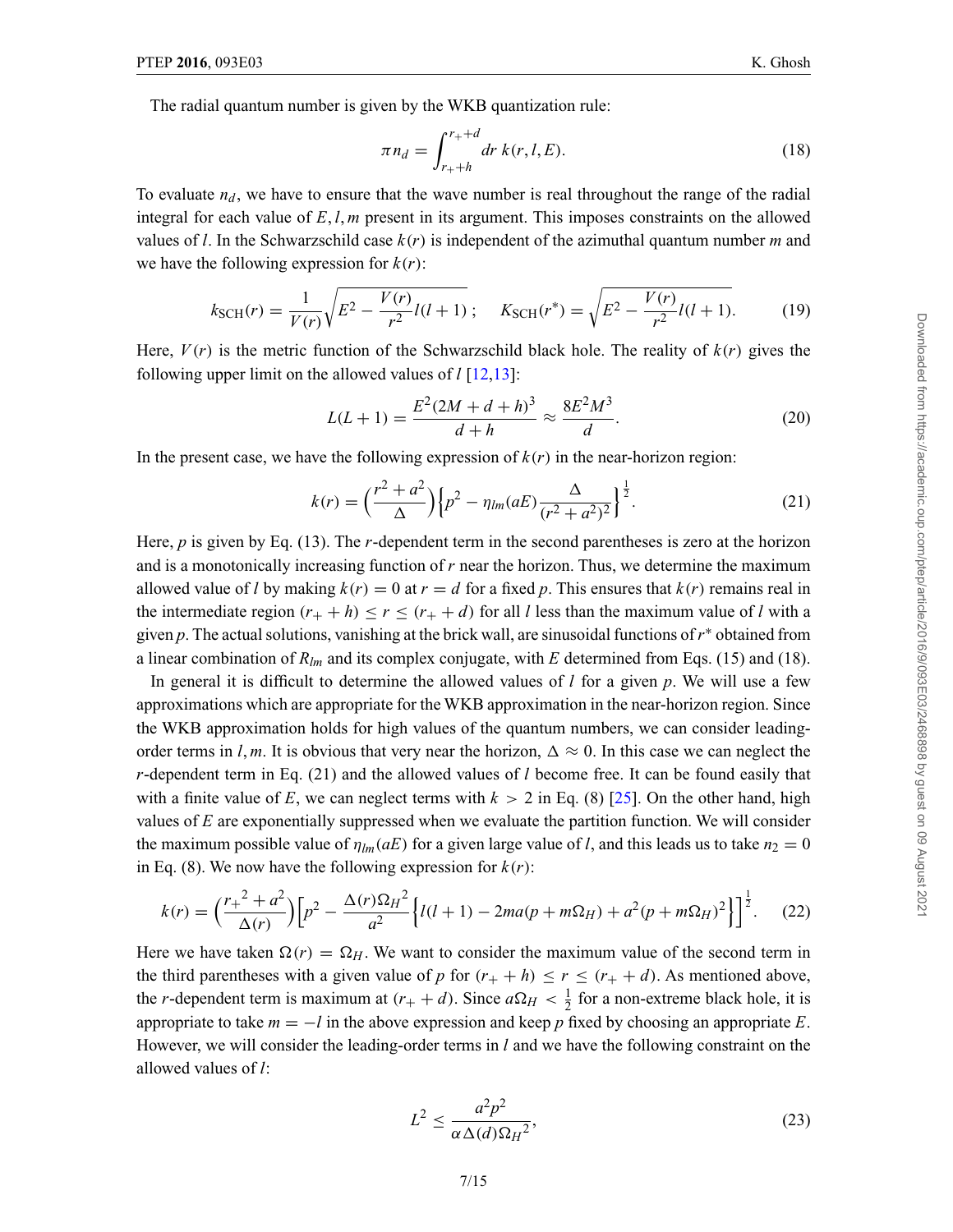where

$$
\alpha = [1 - (a\Omega_H)]^2. \tag{24}
$$

For a Kerr black hole,  $M \ge a$ ,  $a\Omega_H \le \frac{1}{2}$  $\frac{1}{2}$ , and the right-hand side is never zero. Thus, compared to the Schwarzschild black holes the effect of rotation is to introduce the factor  $\alpha$  in the leading-order maximum allowed values of *l*. We will find the situation to be different when we calculate the scalar field entropy.

We now turn to the entropy calculation. We will follow the method developed in [7,12]. The stationarity spread of  $\psi$  increases with the radial quantum number *n*. For the present purpose we consider the maximum value of *n* given by Eq. (18), multiply it by the corresponding angular degeneracy factor, and integrate over *m*, *l*, *r*, and *E* respectively to obtain the free energy. This amounts to taking the same degeneracy factor for all the lower values of  $n < n_d$ . This method gives a good estimate of the entropy. This is evident from the nature of the near-horizon solutions and the final expression of the entropy. The details of the method are given in [12]. Note that *n* increases with *d* while  $L^2$  varies as  $\frac{p^2}{\Delta G}$  $\frac{p}{\Delta(d)}$ . The radial parameter *d* may be taken as the thickness of a thin shell in the near-horizon region. We will fix the value of *d* later. The free energy is given by the following expression:

$$
\pi \beta F = -\int_0^\infty \frac{\beta \, dE}{\left[\exp\{\beta (E - m\Omega_H)\} - 1\right]} \int_{r_+ + h}^{r_+ + d} dr \left(\frac{r_+^2 + a^2}{\Delta(r)}\right) \int_0^L dl \int_{-l}^{+l} dm \left\{ (E - m\Omega_H)^2 - \eta_{lm}(aE) \frac{\Delta(r)}{(r_+^2 + a^2)^2} \right\}^{\frac{1}{2}}. (25)
$$

As usual for the Kerr black holes, we have superradiant modes corresponding to  $p = (E - m\Omega_H) < 0$ . Thus in the above integral we replace *E* by *p* with the range of the *p*-integral from some large negative value to a high positive value of *p*. One should check that the constraint given by Eq. (23) is still consistent. We thus have

$$
\pi \beta F = -\int_{-P_0}^{\infty} \frac{\beta \, dp}{\left[\exp\{\beta p\} - 1\right]}
$$

$$
\int_{r_+ + h}^{r_+ + d} dr \left(\frac{r_+^2 + a^2}{\Delta(r)}\right) \int_0^L dl \int_{-l}^{+l} dm \left\{p^2 - \eta_{lm}(p) \frac{\Delta(r)}{(r_+^2 + a^2)^2}\right\}^{\frac{1}{2}}.
$$
(26)

Note that the Jacobian for the  $(E, m) \rightarrow (p, m)$  transformation is 1. We will discuss the superradiant modes and the lower limit later. We now concentrate on the *m*-integral. We consider only the quadratic terms in *m* in the radical. This holds good even for*l* ∼ 10. The *m*-integral then reduces to the following expression:

$$
\int_{-l}^{+l} dm \sqrt{A^2 m^2 + B^2} = l \sqrt{A^2 l^2 + B^2} + \frac{B^2}{2A} \ln \left| \frac{\sqrt{A^2 l^2 + B^2} + Al}{\sqrt{A^2 l^2 + B^2} - Al} \right|, B^2 \ge 0
$$

$$
= l \sqrt{A^2 l^2 - B'^2} - \frac{B'^2}{2A} \ln \left| \frac{\sqrt{A^2 l^2 - B'^2} + Al}{\sqrt{A^2 l^2 - B'^2} - Al} \right|, B^2 < 0. \tag{27}
$$

Here,  $A^2 = a\Omega_H(2 - a\Omega_H)\frac{\Delta\Omega_H^2}{a^2}$  $\frac{\Omega_H^2}{a^2}$  and  $B^2 = -B'^2 = p^2 - \frac{\Delta \Omega_H^2}{a^2}$  $\frac{\Omega_H^2}{a^2}$  $l^2$ . Note that with *L* given by Eq. (23),  $B^2$  can be negative. We first consider the  $a \to 0$  Schwarzschild limit. In this case,  $\alpha$  in

8/15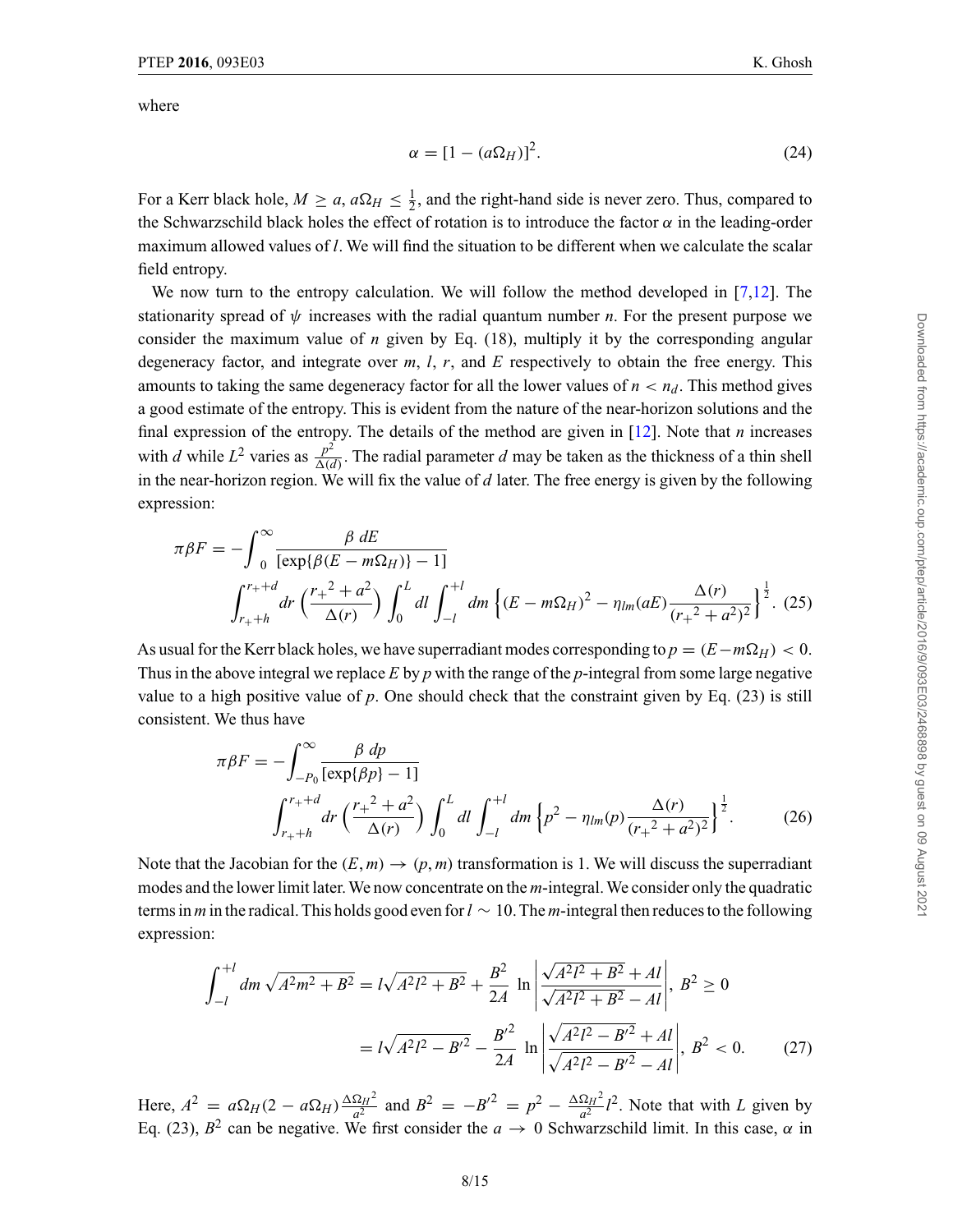Eq. (24) can be taken to be one and  $B^2$  can be taken to be positive. The right-hand side then reduces to the Schwarzschild case expression  $2l\sqrt{E^2 - \frac{V(r)}{r^2}}$  $\frac{f(r)}{r^2}l^2$ , and the corresponding entropy will give the Schwarzschild case expression.

We now consider the Kerr black holes with finite *a*. It is evident from Eq. (25) that the contribution of particles with negative values of the azimuthal quantum is exponentially small compared to that for particles with positive values of the same. We should also consider the small value of the Hawking temperature for a macroscopic black hole. This makes the contribution of the negative values of *m* negligible for a positive value of  $\Omega_H$ . This is consistent with the classical frame dragging in the near-horizon region. In the quantum case, the thin shell confined in the near-horizon region and in thermal equilibrium with the black hole preferentially contains particles whose azimuthal angular momentum is in the same direction as that of the horizon. This aspect is apparently lost in Eq. (26), where everything is expressed in terms of the parameter *p*. However, it is evident from Eq. (27) that the *m*-integral leads to the following expression in the leading order:

$$
I(L) = \int_0^L l \, dl \sqrt{p^2 - \frac{\alpha \Delta(r) \Omega_H^2}{a^2} l^2}.
$$
 (28)

It is useful to note that the radicals in Eq. (27) are small compared to *l* for high values of *l*. When we compare this expression with the Schwarzschild case, we find that the factor  $(2l + 1)$  is replaced by *l*. Thus, the final expression of the entropy will be half of the corresponding expression in a Schwarzschild black hole. This is consistent with the preferential emission of scalar particles with positive azimuthal quantum number. Note that the lower limit of the *l*-integral is taken to be zero. Lower-order terms neglected in Eq. (11) become important in this limit [15]. This will give a negligible contribution since the upper limit is too high.

We now break the energy integral into two parts. The first part corresponds to the ordinary modes and has  $p \ge 0$ . The second part contains the superradiant modes with  $p < 0$ . We first evaluate the free energy for the ordinary modes. The calculation remains similar to the Schwarzschild case with an additional half factor. We have the following expression for the free energy:

$$
\pi \beta F = -\int_0^\infty \frac{\beta \, dp}{\left[\exp\{\beta p\} - 1\right]}
$$

$$
\int_{r_+ + h}^{r_+ + d} dr \left(\frac{r_+^2 + a^2}{\Delta(r)}\right) \frac{1}{3} \left[p^3 - \left\{p^2 - \frac{s\alpha \Delta(r)\Omega_H^2}{a^2} L^2\right\}^{3/2}\right].
$$
(29)

Here, *s* is a parameter  $\leq 1$ . We can now do a binomial expansion in the radial integrand in terms of *s*. We will consider only the linear-order term in *s* since  $\Delta(r)$  is small in the near-horizon region. The higher-order terms for the Schwarzschild black holes are given by Eq. (35) of [12]. The trial solution given by Eq. (14) will satisfy Eq. (10) provided we can neglect the  $\frac{dK(r^*)}{dr^*}$  term. Note that the actual solutions are the sinusoidal functions discussed below Eq. (21). In the near-horizon region,  $\frac{dK(r^*)}{dr^*}$  is proportional to  $(1 - \frac{2M}{r})$  $\frac{M}{r}$ ) for the Schwarzschild black holes and we can neglect this term compared to *Vlm* given by Eq. (11). A similar aspect will remain valid for the Kerr black holes with  $(1 - \frac{2M}{r})$  $\frac{M}{r}$ ) replaced by  $\frac{\Delta(r)}{(r+1+a^2)}$ . Thus, there is no additional constraint on the allowed values of *l* apart from Eq. (20), and we can put  $s = 1$  in the final expressions for both the Schwarzschild and Kerr black holes. This will change the numerical estimate for the brick wall cut-off given in [12] by an insignificant amount. We had taken  $s = 10^{-2}$  in [12]. We will mention the corresponding values in Sect. 3. However, it is helpful to keep *s* as an expansion parameter in the intermediate steps. This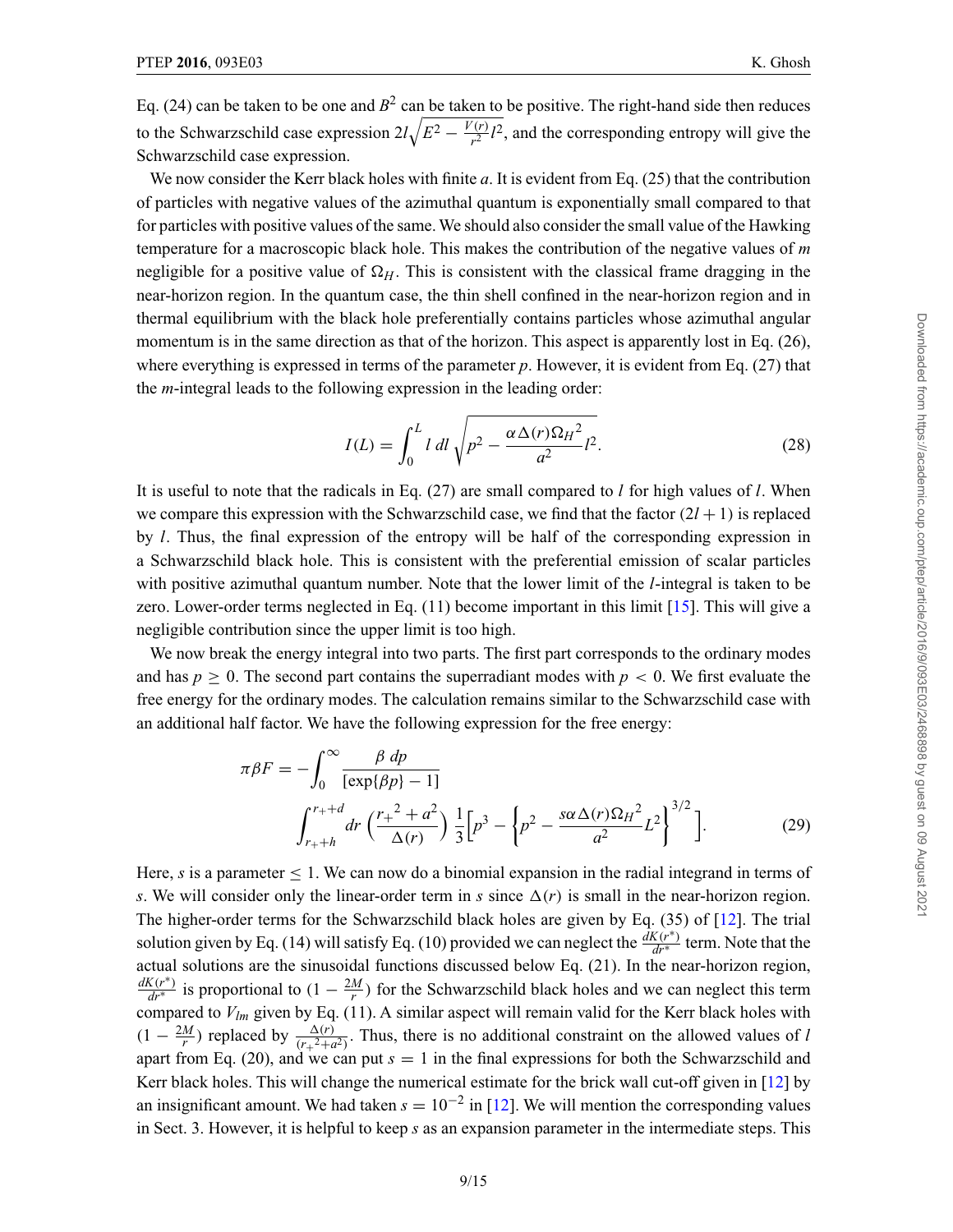helps us to identify terms of different orders in  $\Delta(r)$  easily. We previously used *s* to implement the WKB condition  $|\nabla [S(r)]|^2 \gg |\nabla^2 [S(r)]|$  on the solutions of the form  $\rho(r) \exp[iS(r)]$ , which are stationary throughout the manifold. This gives the constraint  $s \ll 1$  for the globally stationary solutions in the Schwarzschild black holes [12]. This can be found from Eqs. (10), (14), and (19) with  $r = 3M$ . The significance of the point  $r = 3M$  can be found from [8,12].

The free energy is given by the following expression:

$$
F = -\frac{1}{\beta^4} \frac{\pi^3}{30} \frac{(r_+^2 + a^2)^3}{(r_+ - r_-)^2} \frac{1}{d} \ln\left(\frac{d}{h}\right).
$$
 (30)

As expected, the free energy is proportional to the fourth power of the temperature. We now introduce the covariant cut-off parameter defined by

$$
\epsilon_b = \int_{r_+}^{r_+ + b} \frac{\rho}{\sqrt{\Delta(r)}} dr.
$$
\n(31)

It is obvious that the proper radial distance depends on  $\theta$ . We have the following relation between the proper radial distance at the point where the ergosphere vanishes (here  $\theta = 0$  or  $\pi$ ) and at an arbitrary value  $\theta$  of the polar angle:

$$
\epsilon_{\theta}^2 = (1 - a\Omega_H \sin^2 \theta) \epsilon^2. \tag{32}
$$

Here,  $\epsilon$  is the proper radial distance along  $\theta = 0$  or  $\pi$ . With  $a\Omega_H < \frac{1}{2}$  $\frac{1}{2}$ , different choices of  $\theta$ lead to a minor numerical factor. However, the expression of the free energy given by Eq. (30) is independent of  $\theta$ . Note that the ergosphere is covariantly defined in terms of two invariant quantities: the norm of the Killing field  $(\frac{\partial}{\partial \theta})$  $\frac{\partial}{\partial t}$ )<sup>*a*</sup> +  $\Omega_H(\frac{\partial}{\partial \phi})^a$  and the norm of the Killing field ( $\frac{\partial}{\partial t}$ )  $\frac{\partial}{\partial t}$ <sup>2</sup>. We choose the radial brick wall cut-off and the radial thickness in such a way that they yield definite values for the corresponding proper variables along the directions where the ergosphere vanishes. Thus we may consider that we have a thin shell in the near-horizon region whose boundaries have  $\theta$ -dependent proper radii as measured from the horizon. The free energy and the entropy are expressed in terms of the proper radial variables evaluated along the directions along which the ergosphere vanishes. In the familiar Kerr metric given by Eq. (1), the polar axis represents the points where the ergosphere vanishes. *In all the subsequent discussions,*  $\epsilon$  *will refer to the proper radial distance determined in this way.* We will discuss the numerical values of the proper variables in Sect. 3.

The entropy can be obtained from the relation  $S = \beta^2 \frac{dF}{d\beta}$ . In terms of the covariant parameters, we have

$$
S = \frac{16\pi^3}{15} \frac{1}{\beta^3} \frac{(r_+^2 + a^2)^4}{(r_+ - r_-)^3} \frac{1}{\epsilon_d^2} \ln\left(\frac{\epsilon_d}{\epsilon_h}\right).
$$
 (33)

For the temperature, we take the value measured by the asymptotic static observer at infinity:

$$
\beta = \frac{4\pi (r_+^2 + a^2)}{(r_+ - r_-)}.
$$
\n(34)

The entropy of a scalar field confined within the near-horizon region and predicted by an observer at infinity is then given by

$$
S = \frac{1}{60} \ln \left( \frac{\epsilon_d}{\epsilon_h} \right) \frac{A}{4\pi \epsilon_d^2}.
$$
 (35)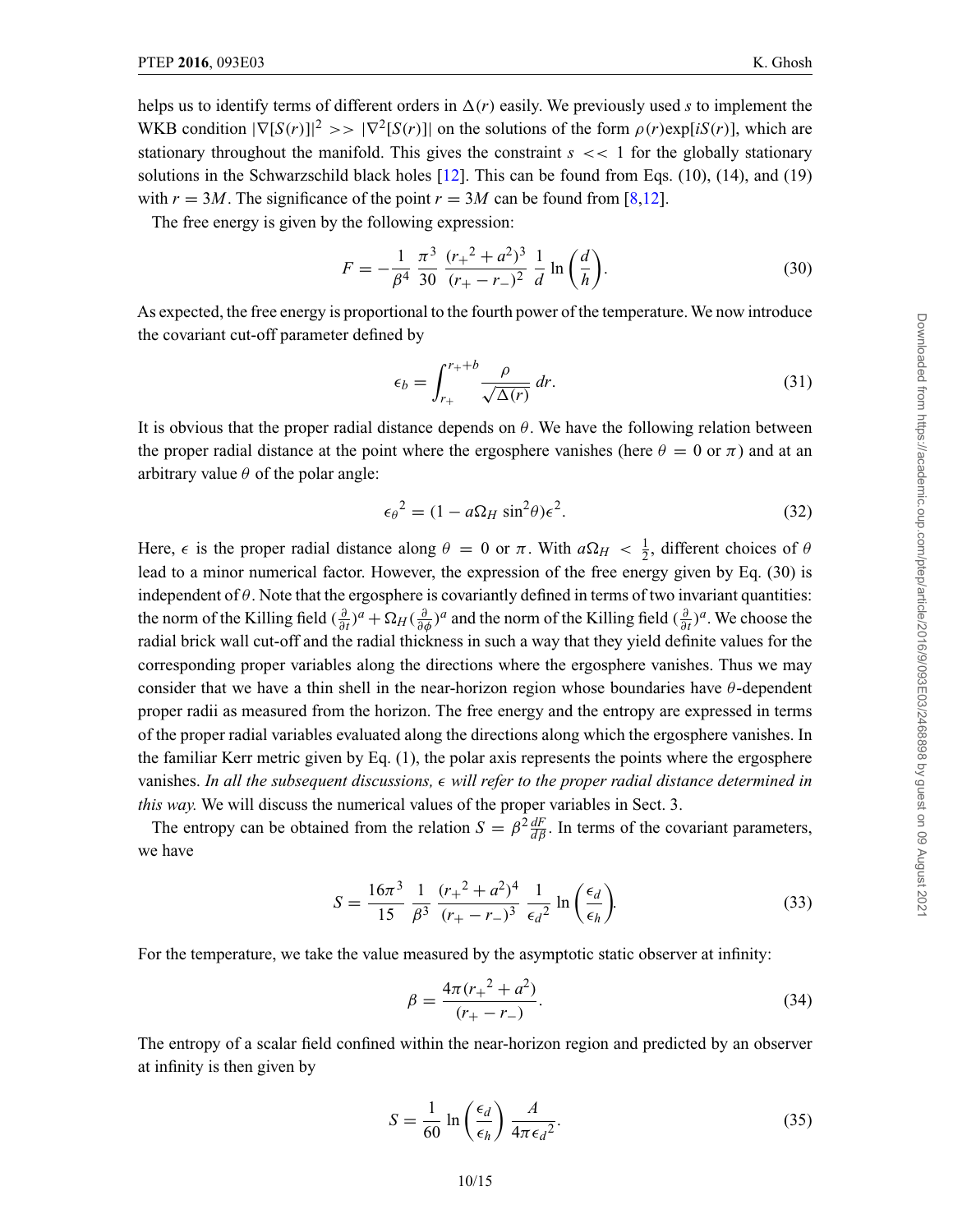The corresponding expression in a Schwarzschild black hole is given by the following expression:

$$
S' = \frac{1}{30} \ln \left( \frac{\epsilon_d}{\epsilon_h} \right) \frac{A}{4\pi \epsilon_d^2}.
$$
 (36)

As mentioned earlier, the entropy of the scalar field in a Kerr black hole is half of the corresponding value in a Schwarzschild black hole.

We now turn to the superradiant modes. The corresponding free energy is given by the following expression:

$$
\pi \beta F' = -\int_{-P_0}^{0} \frac{\beta \, dp}{\left[\exp\{\beta p\} - 1\right]}
$$

$$
\int_{r_+ + h}^{r_+ + d} dr \left(\frac{r_+^2 + a^2}{\Delta(r)}\right) \int_0^L dl \int_{-l}^{+l} dm \left\{p^2 - \eta_{lm}(p) \frac{\Delta(r)}{(r_+^2 + a^2)^2}\right\}^{\frac{1}{2}}.
$$
(37)

The constraint given by Eq. (23) and  $E \to \infty$  indicate that  $P_0 \to \infty$ . Note that we always have *E* ≥ 0. However, with *p* being negative, the thermal factor becomes approximately −1 for all *p* and the integral diverges badly. We can keep  $P_0$  finite and take the limit  $P_0 \to \infty$  at the end. In this case, the free energy becomes independent of the temperature and the entropy vanishes. This is not unexpected, since for the superradiant modes the stimulated emission dominates and the thermal radiation is not very significant. Thus we exclude the superradiant modes from our consideration and regard Eq. (35) to be the leading-order entropy of a minimally coupled scalar field confined in the near-horizon region and in thermal equilibrium with the Kerr black hole.

#### **3. Discussion**

Equations (35) and (36) give the leading-order expressions for the entropy of the scalar field in the Kerr and Schwarzschild black holes respectively. It is easy to calculate the higher-order terms. In a Schwarzschild black hole the higher-order terms are again proportional to the area, but are negligible compared to the expression given by Eq.  $(36)$ . This is given by Eq.  $(35)$  of [12]. It is important to note that there is no term proportional to the volume of the thin shell. Hence, the degrees of freedom of a three-dimensional thin shell in the near-horizon region are related to the inner boundary, which is almost coincident with the horizon. A similar result is also valid for the Kerr black holes. This is similar to the black hole entropy itself. This is an important aspect of the present method. A related field is to determine the expressions for the entanglement entropy of a scalar field in a given spacetime. The entanglement entropy of the matter fields are found from the reduced density matrices obtained by summing over the degrees of freedom confined within a given spatial region of the flat spacetime [26–28]. This is significant for a scalar field in the near-horizon region of both the Schwarzschild and the Kerr black holes. In terms of the tortoise coordinates, the wave equation is similar to that of a one-dimensional free particle in the flat space when we consider the near-horizon region of both the black holes. In the Kerr black holes we have to consider the classical frame dragging and its consequences for the quantum case. This is obvious from Sect. 2. We will later discuss this issue. In this context, it will be interesting to consider the entanglement entropy for a thin shell of scalar field surrounding the horizon and compare the result with the expression obtained in this article. This may be important to explain the black hole entropy in terms of the near-horizon physics.

The expression of the scalar field entropy given by Eq. (35) contains two free parameters, the proper thickness of the thin shell and the proper brick wall cut-off parameter as defined in Sect. 2. We first fix the proper radial thickness of the thin shell. In a Schwarzschild black hole, we took the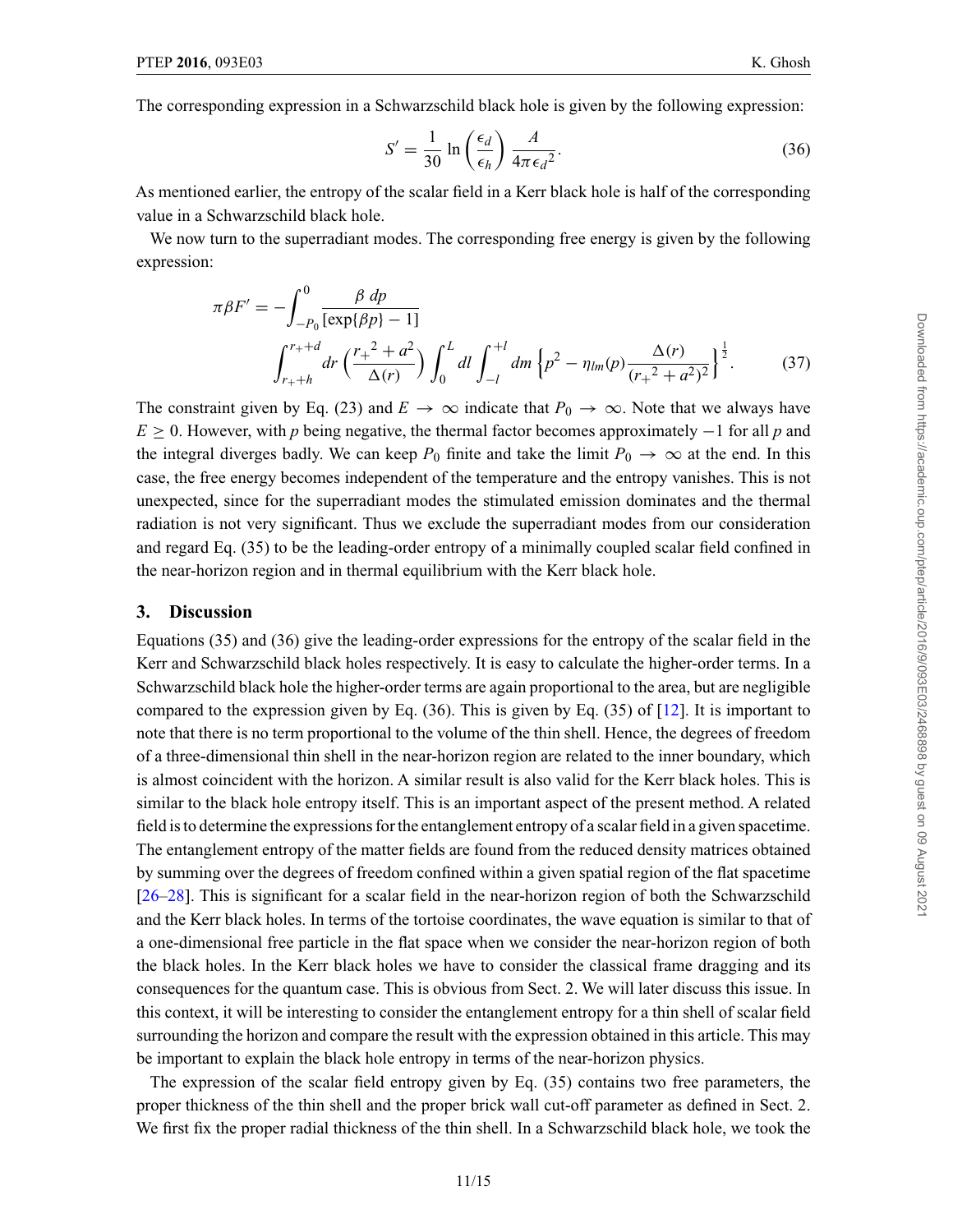thickness of the thin shell to be of the order of atomic lengths [12]. Here we choose the same. The other undetermined parameter is the proper brick wall cut-off. It has been shown by Candelas that the stress tensor of the scalar field in the Hartle–Hawking vacuum is finite [16]. 't Hooft wanted to explain the black hole entropy in terms of the near-horizon part of the matter field entropy and equated the two [7]. If we do so, the internal energy turns out to be finite:  $U = \frac{3}{8}M$ . This also determines the proper brick wall cut-off parameter. In the present case we have:

$$
\epsilon_h = \epsilon_d \exp\left[-60\pi \left(\frac{\epsilon_d}{l_p}\right)^2\right],\tag{38}
$$

where  $l_p$  is the Planck length. Note that this is different from the Schwarzschild value [12]:

$$
\epsilon_h = \epsilon_d \exp\left[-30\pi \left(\frac{\epsilon_d}{l_p}\right)^2\right].
$$
\n(39)

If we take  $\epsilon_d = 10^{-10}$  *cm*,  $\epsilon_h$  is given by the following expression in terms of the Planck length:

$$
\epsilon_h \sim [10^{24}] \exp(-10^{50}).
$$
\n(40)

Thus, the brick wall is almost coincident with the horizon, although the free energy is finite. This is expected since there exist solutions vanishing on the horizon. Note that the power 50 in the above equation is replaced by  $\frac{50}{s}$  for  $s < 1$ . For any  $s < 1$ , this lowers the value of  $\epsilon_h$  further. We now consider the internal energy of the thin shell. When  $\epsilon_h$  is given by Eq. (38), the internal energy is given by  $U = \frac{3}{8}$ 8  $\sqrt{M^2 - a^2}$ . Alternatively, we can keep the value of the proper brick wall cut-off the same as that for the Schwarzschild black holes. In this case the entropy of the thin shell will be half that of the black hole and the internal energy is given by  $U = \frac{3}{16}$ 16  $\sqrt{M^2 - a^2}$ . In both cases the internal energy is finite and we may disregard the back reaction problem up to a first approximation.

In passing, we note that the WKB approximation is a naive approach. It is not expected to give a satisfactory result for the complete set of solutions of the wave equation in a curved space. It gives the expected result for a thin shell of matter field. We considered the almost vanishing transmission coefficient for the modes which are only stationary in the near-horizon region. They are again stationary at a large distance away from the horizon with a vanishingly small amplitude. These aspects lead us to consider the entropy of a thin shell of matter field confined in the near-horizon region. We obtain expected results for the Kerr–Newman family of black holes. This is consistent with the nature of the scalar wave equation in terms of the tortoise coordinates. In the near-horizon region, this is similar to a one-dimensional free wave equation in the flat space, to a first approximation. Lastly, we note that the expression of the entropy obtained in Ref. [7] is given by:

$$
\tilde{S} = \frac{1}{90\pi\epsilon^2} \frac{A}{4}.
$$
\n(41)

The quadratic divergence in the proper radial brick wall cut-off parameter is unexpected. A detailed comparison between the result obtained by us and in [7] can be found in [12].

The brick wall model approach is based on the Lorentzian sector of the black hole spacetime and is expected to give the most robust expression. It is convenient to use the zeta function regularization scheme in the Euclidean sector calculation for the partition function of a scalar field in a black hole background. This is considered in [18,29,30] for the Schwarzschild black holes with boundary

Downloaded from https://academic.oup.com/ptep/article/2016/9/093E03/2468898 by guest on 09 August 202 Downloaded from https://academic.oup.com/ptep/article/2016/9/093E03/2468898 by guest on 09 August 2021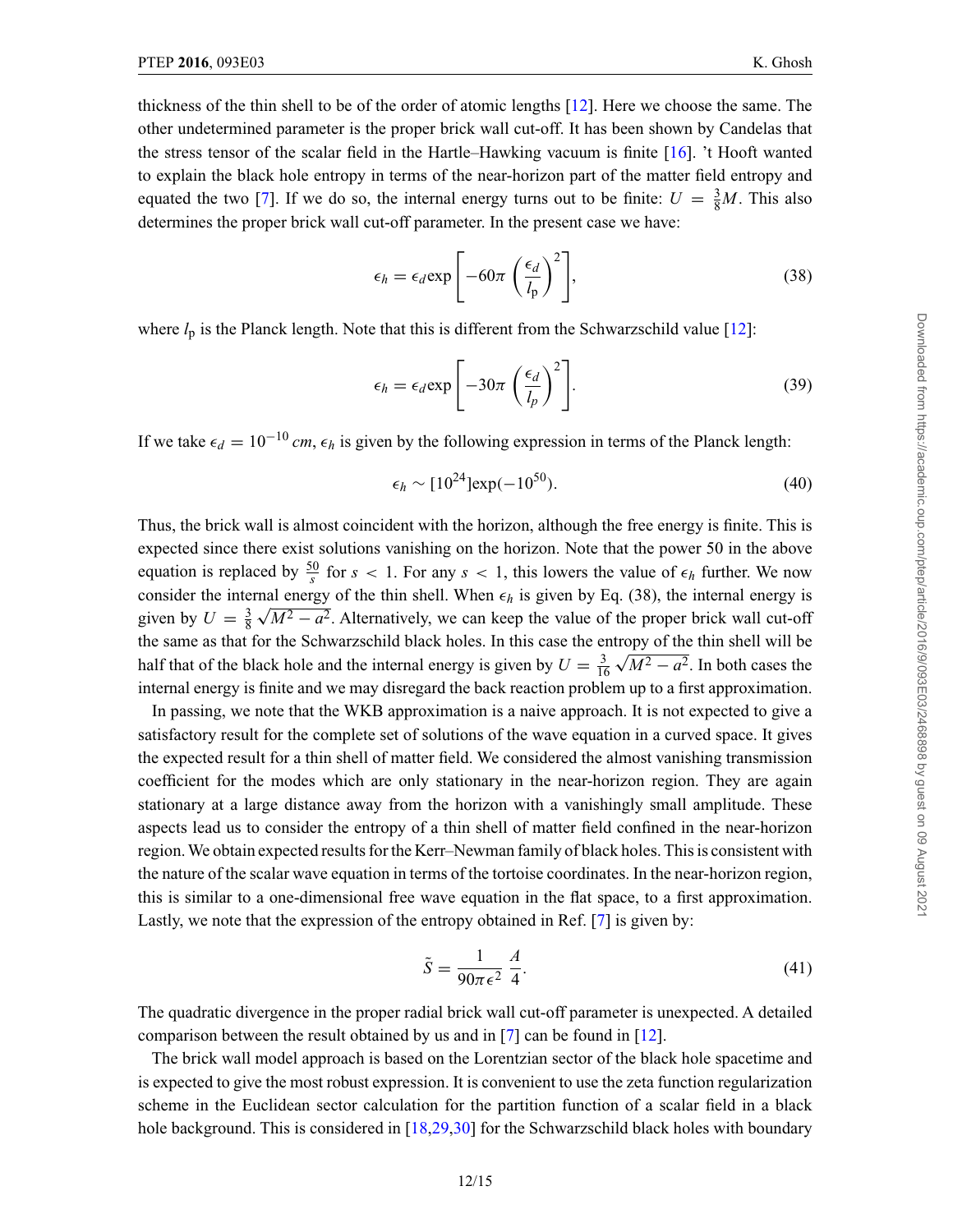conditions similar to those used in this article. In the zeta function regularization scheme to evaluate the partition function, the partition function is given by the Eq.  $(3.2)$  of  $[18]$ :

$$
\ln[Z] = \frac{1}{2} \left[ \zeta'(0) + \ln\left(\frac{1}{4}\pi\mu^2\right) \zeta(0) \right].
$$
 (42)

Here,  $\mu$  is a normalization factor and  $\zeta(s)$  is the zeta function. The evaluation of the scalar field entropy is considered by many authors. One can look at  $[17]$  for a review. The WKB approximation is also used here [15]. The expression of entropy contains an undetermined parameter. The expression of the entropy obtained by us can be used to determine the undetermined parameter in terms of the physical brick wall parameter. The logarithmic divergence obtained by us is significant in this respect. It renders quadratically and quartically divergent terms in the Euclidean sector expression to logarithmically divergent. The Euclidean sector calculation of the scalar field entropy in the Kerr black holes is not well formulated [20,21]. The expression obtained by us in this article is thus illuminating in this context.

The scalar field entropy has been interpreted by some authors as a quantum correction to the black hole entropy, thus giving infinite renormalization to the gravitational constant  $G_B$ . A few authors used the brick wall model for this purpose  $[31–33]$ . The one-loop effective action of a scalar field in a curved spacetime can be found by using the DeWitt–Schwinger proper time representation. The divergent parts are given by Eq. (6.44) in [34]. These terms are divergent only when the spacetime dimension is four and may be interpreted as giving infinite renormalizations to the different coupling constants present in the Einstein–Hilbert action for the gravitational field itself. The divergent term is of the form  $\frac{1}{(n-4)}$ , where *n* is the spacetime dimension. From Eqs. (35) and (36) it is obvious that the scalar field entropies in the Schwarzschild and Kerr black holes are logarithmically divergent. A similar aspect also remains valid in the Reissner–Nordstrom black holes. Thus we may not fix the brick wall cut-off parameter as we have done before. We add the scalar field entropy to the black hole entropy with *G* replaced by *G<sup>B</sup>* and absorb the divergence to give a renormalized value. The structure of this quantum correction is different from the quadratically divergent expression obtained before. Moreover, this scheme can work if we find that the scalar field entropies in different black holes are of a similar form as obtained for the asymptotically flat black holes considered here. Thus, they should be proportional to the gravitational entropy with a logarithmic divergence. In this context it will be interesting to use the methods developed by us to calculate the entropy of a minimally coupled scalar field in nontrivial black holes like the Taub–NUT spacetime and constant curvature black holes.

#### **4. Conclusion**

To conclude, in this paper we have found the entropy of a minimally coupled scalar field in the Kerr black hole backgrounds. We have used the Lorentzian sector brick wall model of 't Hooft. We have used an improved method to calculate the entropy previously developed by us. We have considered a thin shell of scalar field confined in the near-horizon region and in thermal equilibrium with the black hole. The corresponding entropy is proportional to the area of the event horizon and is logarithmically divergent in a covariant radial parameter known as the proper radial brick wall cut-off parameter. This is an improvement compared to the earlier results, which are quadratically divergent in the proper radial brick wall cut-off parameter. Logarithmic divergence is expected on physical grounds. The method used by us is significantly different from that used by 't Hooft. The scalar field entropy is proportional to the area of the horizon and does not contain any term proportional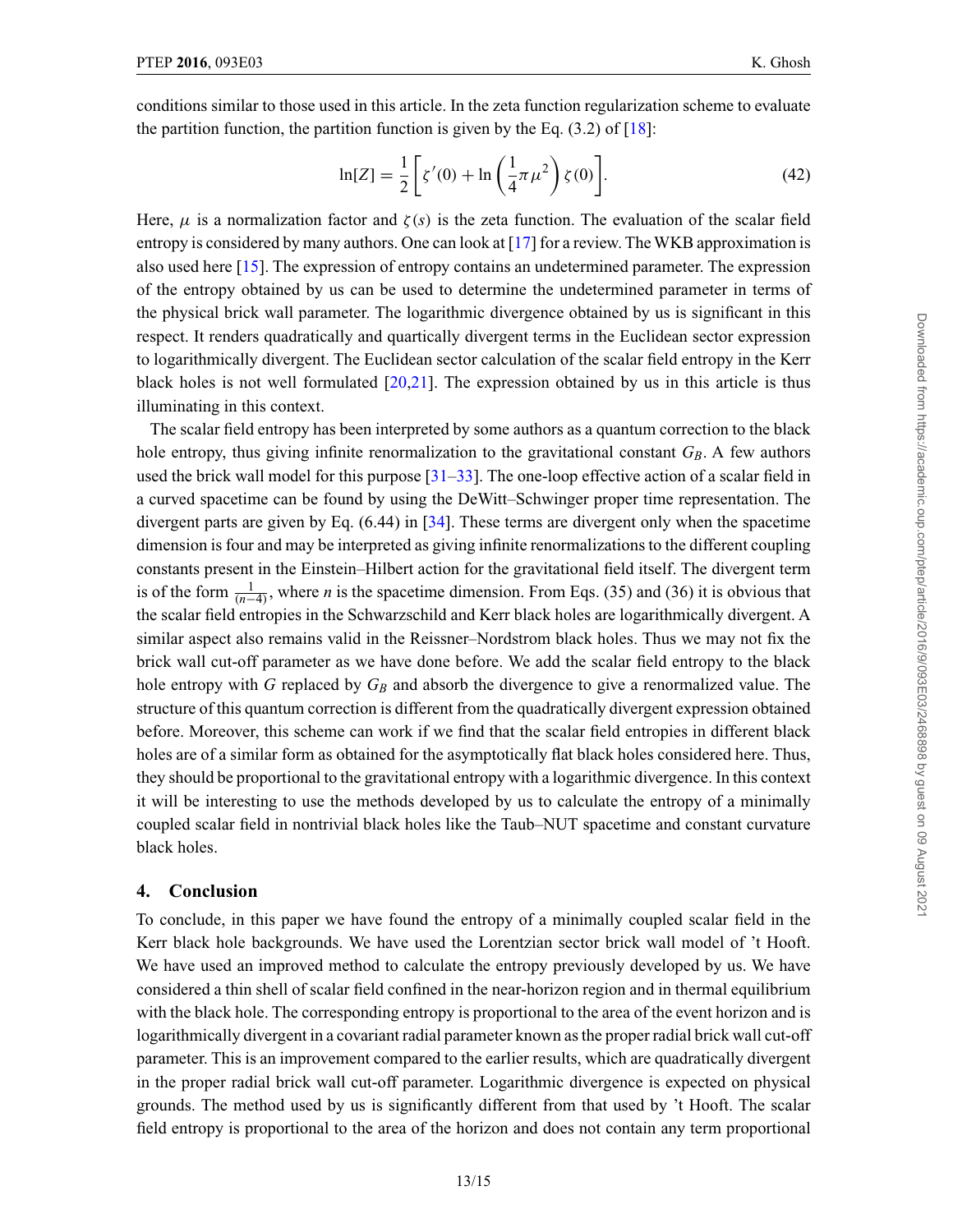to the volume of the thin shell. For a fixed value of the brick wall cut-off, the scalar field entropy in a Kerr black hole is found to be half of the corresponding expression in a Schwarzschild black hole background. This is expected for the thermal radiation in a Kerr black hole due to preferential emission of particles with azimuthal angular momentum in the same direction as that of the black hole. The contribution of the particles in the thin shell with opposite values of the azimuthal angular momentum is exponentially suppressed. This is due to rotation of the black hole. However, we can obtain the Schwarzschild case expression by including a subleading term and taking the appropriate limit. We have briefly discussed the significances of the results in Sect. 3. Further significance with regard to the entanglement approach to explain the black hole entropy and the holographic principles will be discussed later.

#### **Acknowledgements**

I am thankful to the journal for waiving the article processing charge.

## **Funding**

Open access funding: RCUK.

### **References**

- [1] J. M. Bardeen, B. Carter, and S. W. Hawking, Commun. Math. Phys. **31**, 161 (1973).
- [2] J. Bekenstein, Phys. Rev. D **7**, 2333 (1973).
- [3] S. W. Hawking, Commun. Math. Phys. **43**, 199 (1975).
- [4] S. A. Fulling, Phys. Rev. D **7**, 2850 (1973).
- [5] W. G. Unruh, Phys. Rev. D **14**, 870 (1976).
- [6] J. B. Hartle and S. W. Hawking, Phys. Rev. D **13**, 2188 (1976).
- [7] G. 't Hooft, Nucl. Phys. B **256**, 727 (1985).
- [8] R. M. Wald, *General Relativity* (The University of Chicago Press, Chicago and London, 1984).
- [9] D. G. Boulware, Phys. Rev. D **11**, 1404 (1975).
- [10] I. Ichinose and Y. Satoh, Nucl. Phys. B **447**, 34 (1995).
- [11] S. P. de Alwis and N. Ohta, Phys. Rev. D **52**, 3529 (1995).
- [12] K. Ghosh, J. Phys. Soc. Jpn. **85**, 014101 (2016) [arXiv:0902.1601 [gr-qc]] [Search INSPIRE].
- [13] K. Ghosh, J. Phys. Conf. Ser. **410**, 012137 (2013).
- [14] K. Ghosh, Nucl. Phys. B **814**, 212 (2009).
- [15] B. S. DeWitt, Phys. Rep. **19**, 295 (1975).
- [16] P. Candelas, Phys. Rev. D **21**, 2185 (1980).
- [17] S. N. Solodukhin, Living Rev. Relat. **14**, 8 (2011).
- [18] S. W. Hawking, Commun. Math. Phys. **55**, 133 (1977).
- [19] G. W. Gibbons and S. W. Hawking, Commun. Math. Phys. **66**, 291 (1979).
- [20] V. Frolov and D. Fursaev, Class. Quant. Grav. **15**, 2041 (1998).
- [21] D. Fursaev and S. Solodukhin, Phys. Rev. D **52**, 2133 (1995).
- [22] G. Cognola, L. Vanzo, and S. Zerbini, Class. Quant. Grav. **12**, 1927 (1995).
- [23] A. A. Starobinsky, Sov. Phys. JETP **37**, 28 (1973).
- [24] W. G. Unruh, Phys. Rev. D **10**, 3194 (1974).
- [25] M. Abramowitz and I. A. Stegun, *Handbook of Mathematical Functions* (Dover Publications, Inc., New York, 1964).
- [26] L. Bombelli, R. K. Kaul, J. Lee, and R. Sorkin, Phys. Rev. D **34**, 373 (1986).
- [27] C. Callan and F. Wilczek, Phys. Lett. B **333**, 55 (1994).
- [28] M. Saravani, R. D. Sorkin, and Y. K. Yazdi, Class. Quant. Grav. **31**, 214006 (2014).
- [29] D. B. Ray and I. M. Singer, Adv. in Math. **7**, 145 (1971).
- [30] P. B. Gilkey, Adv. in Math. **15**, 334 (1975).

Downloaded from https://academic.oup.com/ptep/article/2016/9/093E03/2468898 by guest on 09 August 202 Downloaded from https://academic.oup.com/ptep/article/2016/9/093E03/2468898 by guest on 09 August 2021